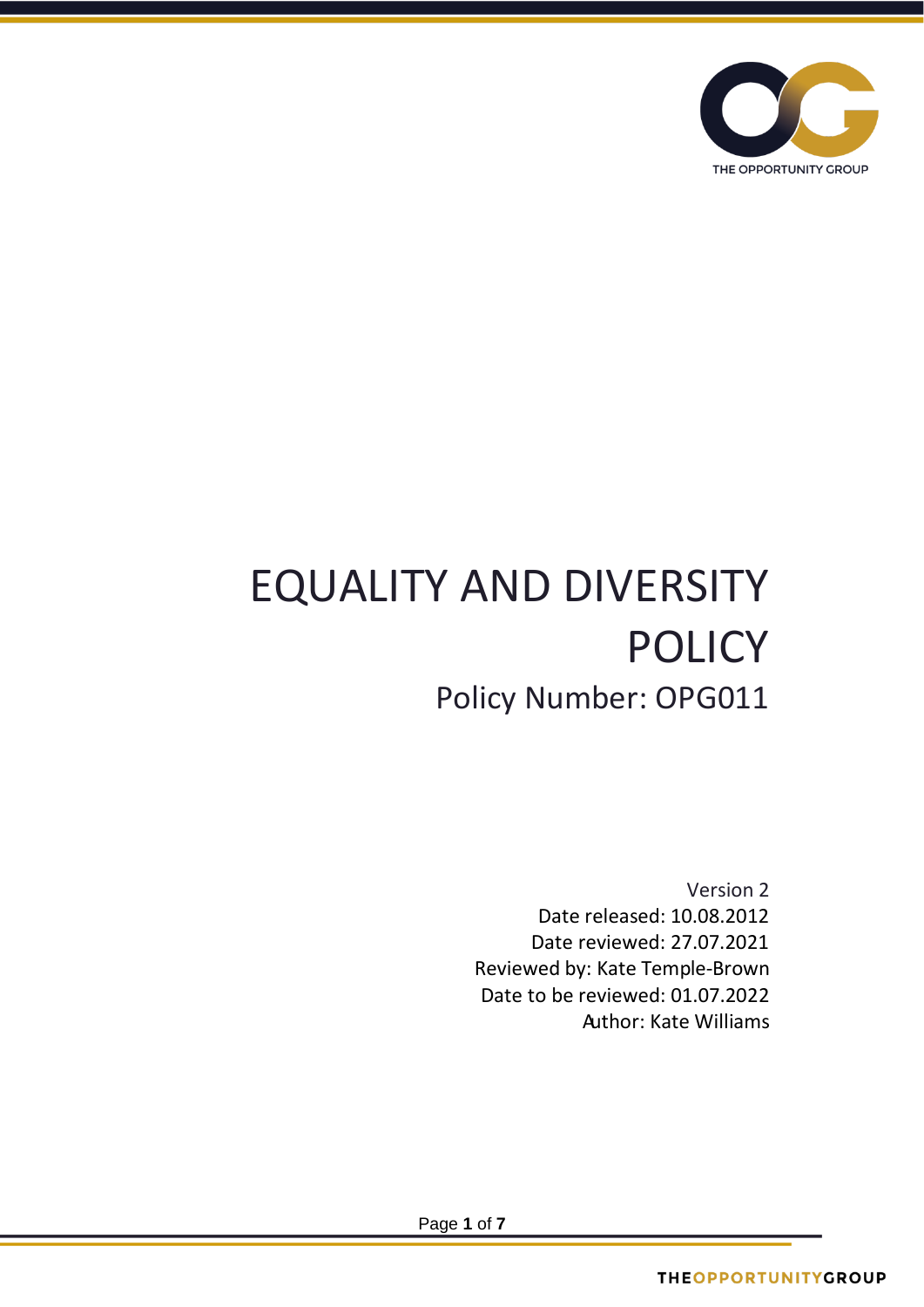

## **Contents**

|                 | <b>Policy Statement</b>                        | 3 |
|-----------------|------------------------------------------------|---|
| 2               | Aims                                           | 3 |
| 3               | Promotion                                      | 3 |
| 4               | <b>Inductions</b>                              | 3 |
| 5               | <b>Performance Reviews</b>                     | 4 |
| 6               | Observations                                   | 4 |
| 7               | Commitment to the policy                       | 4 |
| 8               | Equality and Diversity Champion and their role | 5 |
| 9               | Train employees                                | 5 |
| 10              | Recruitment of employees and apprentices       | 6 |
| 11              | Training apprentices                           | 6 |
| 12 <sub>2</sub> | Grievances/Discipline                          |   |
| 13              | <b>Monitoring and Review</b>                   |   |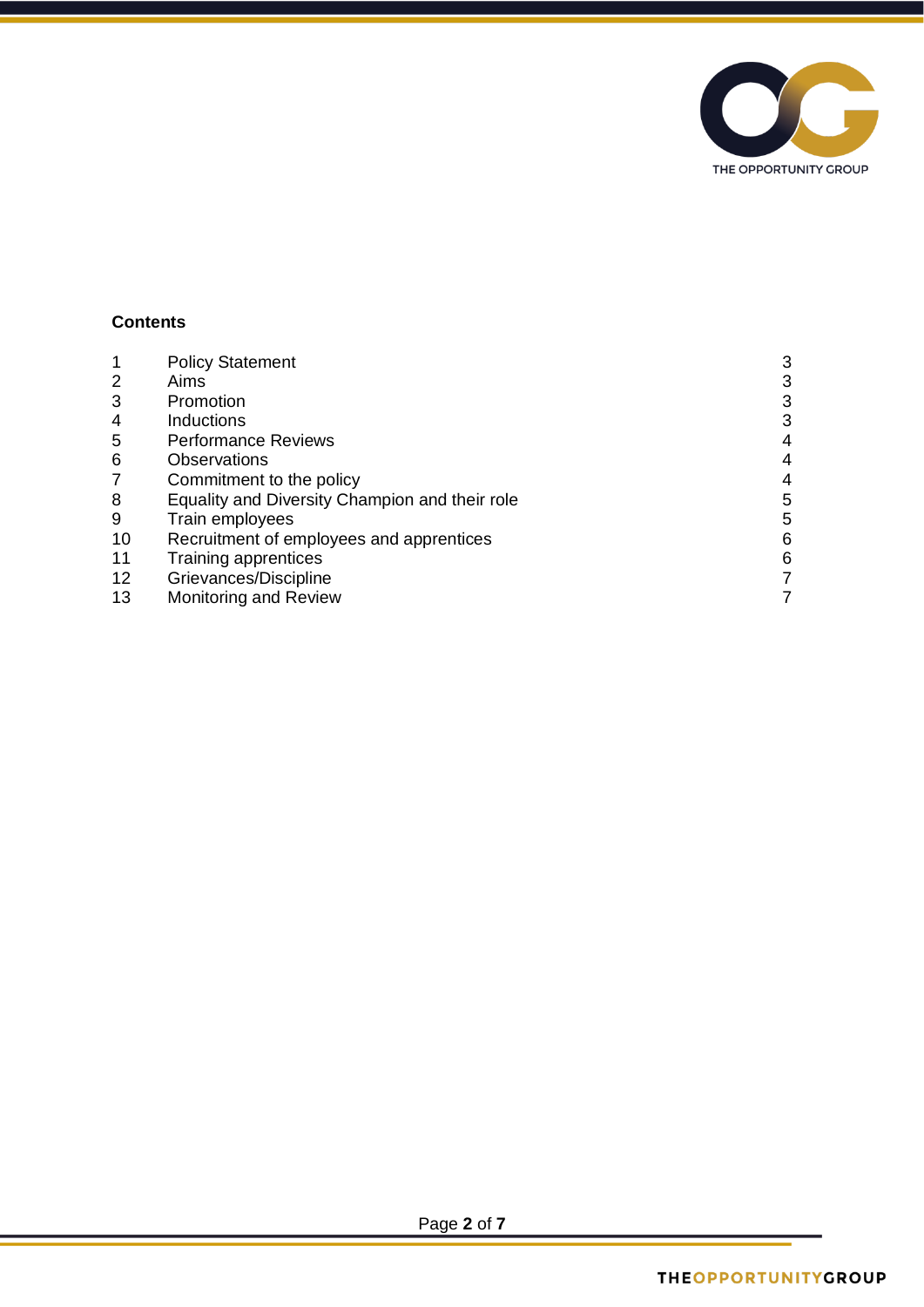

## **Policy Statement**

The Opportunity Group's aim is to ensure that no employee, job applicant, or learner receives less favourable facilities or treatment (either directly or indirectly) in recruitment, employment or training and assessment grounds of:

- Age
- Disability
- Gender reassignment
- Marriage
- Pregnancy and Maternity
- Race
- Religion or Belief
- Sex
- Sexual Orientation
- (the protected characteristics)

#### **Aims**

- To ensure that Equality and Diversity are promoted by our organisation
- To ensure that we demonstrate commitment to the policy
- To ensure that we will set out procedures as to how we will train the employees in implementing this policy
- To ensure that this policy is used to influence the recruitment of employees and apprentices.
- To ensure that this policy is implemented when training apprentices

The Opportunity Group is committed to ensuring that we remain compliant with the Equality Act 2010 and strive to actively promote equality and diversity amongst our workforce and within the services we provide. We will strive to promote access to our services for all at all times.

This policy will remain subject to review on a continuous basis (see Equality and Diversity champion, below). Any changes will inform the development of our strategy as part of our business development cycle.

## **Promotion**

Responsibility for the promotion of Equality and Diversity throughout the learner and employee journey is shared across our organisation.

## **Inductions**

The Senior Directors, when conducting learner and staff inductions, will make reference to this policy and ensure that an up to date policy is contained within the Staff Handbook and available online at all times.

Page **3** of **7**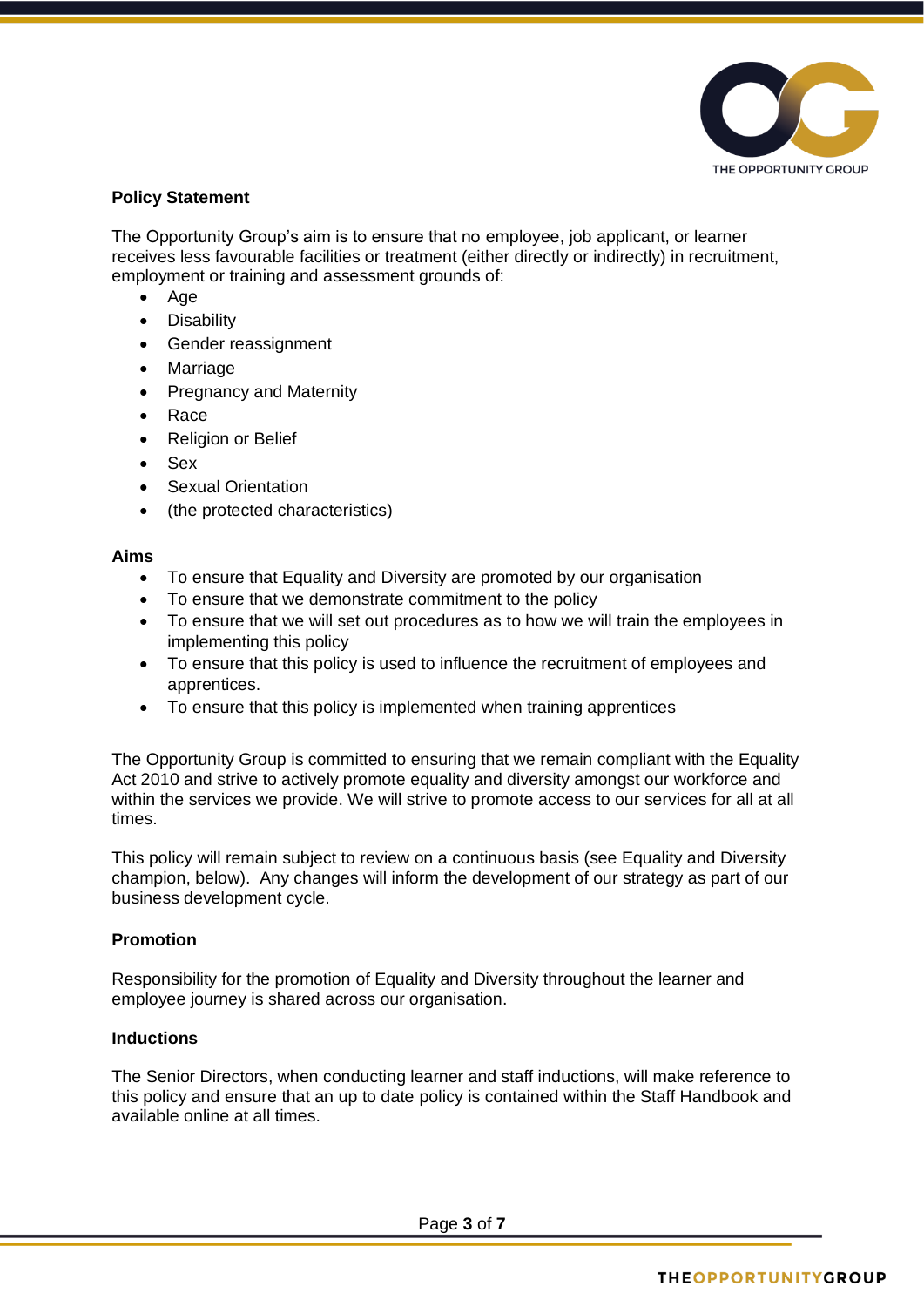

The Senior Directors, will also inform the Coaches as to their duties in relation to Equality and Diversity, in particular ensuring that all concerns, whether reported or observed, are recorded at the time of any observations and reported in line with this policy.

The Coaches will also inform learners during the initial learner induction period as to the Equality and Diversity policy and process contained here.

#### **Performance Reviews**

Equality and Diversity will feature within the Self-Assessment report (SAR) process, as part of the annual and interim performance reviews [see Performance and Development policy].

#### **Observations**

When undertaking observations, the Coaches are responsible for recording Equality and Diversity concerns and issues.

The concerns may result from the learner raising an issue or, by the Coach, where the learner is not aware of the breach. Any concern will be recorded and reported in line with reporting requirements.

Coaches will ensure that feedback captured from learners throughout is provided to the Head of Delivery who will in turn report back any emerging trends as appropriate during monthly Leadership and Management meetings to inform strategic business plans and development.

#### **Commitment to the policy**

The Senior Directors of The Opportunity Group will ensure that this policy remains up to date and subject to review at all times. The SMT, including all senior directors, will ensure that they 'lead by example' in the matter of Equality and Diversity in practice.

The OMT will oversee the work of the Equality and Diversity champion in ensuring that the policy is reviewed and that assessments, performance reviews, 1-2-1 meetings and group sessions contain provision for discussion as to Equality and Diversity issues.

To promote equality in the workplace and learning environment which is good management practice and makes sound business sense and confirms to all employment standards required by law.

To create an environment in which individual differences and the contributions of all our employees and learners are recognised and valued.

That every employee is entitled to a working environment that promotes dignity and respect to all and every learner is entitled to a learning environment that promotes dignity and respect to all. No form of intimidation, bullying or harassment will be tolerated.

Page **4** of **7**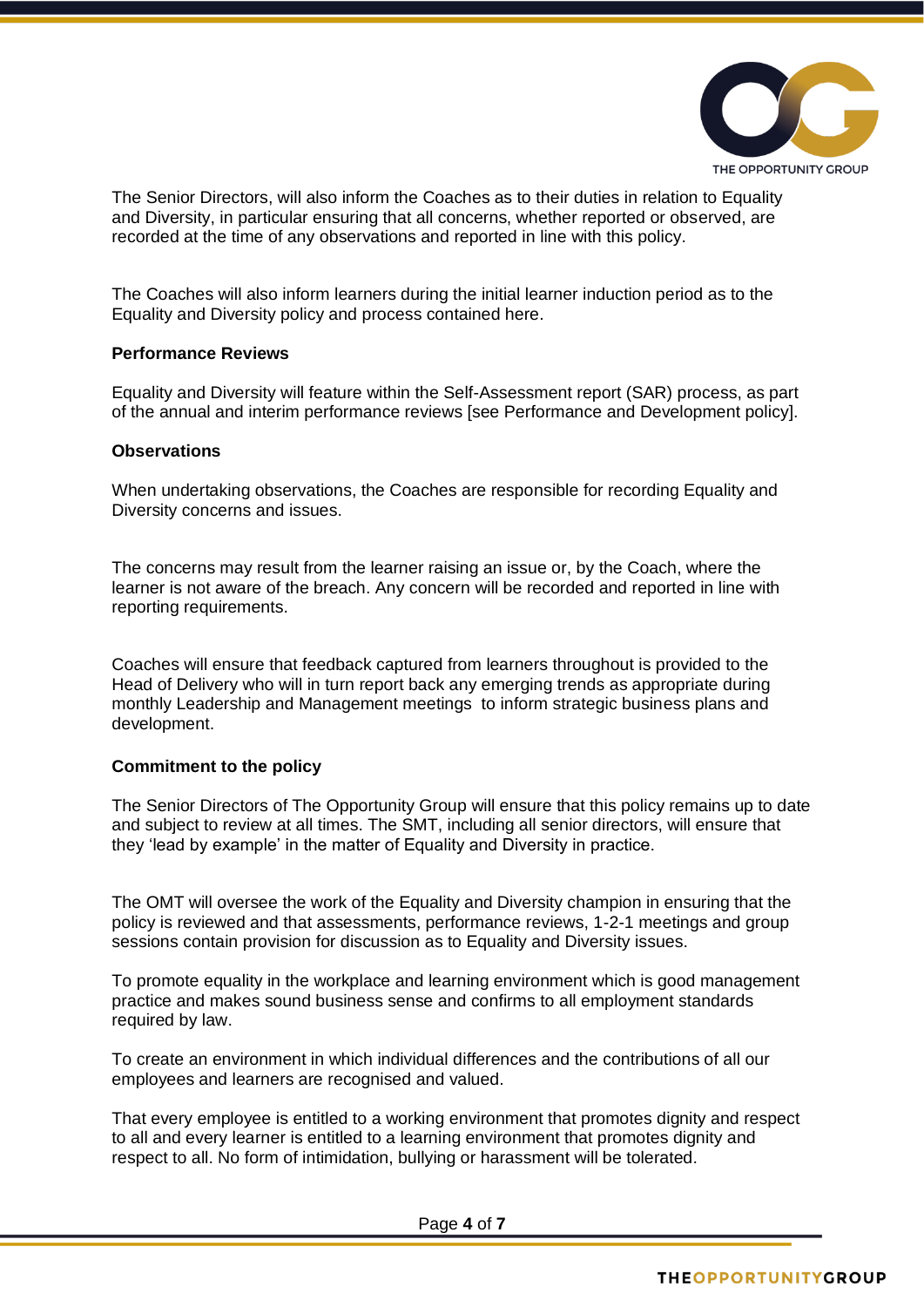

Training, development and progression opportunities are available to all employees.

All Learners have access to training and assessment appropriate to their learning program.

The company will review and monitor its employment practices and procedures and those covering training it delivers to ensure fairness.

Breaches of the company's equality policy will be regarded as misconduct and could lead to disciplinary action.

## **Equality and Diversity Champion and their role**

The OMT will ensure that an employee is assigned the role of being the Equality and Diversity champion for the company. Their role will be to monitor and review the policy and act as a resource for the organisation, updating knowledge as to current thinking and working with the Client Director, Kate Temple-Brown, to ensure that training and skills needs are reviewed and updated where appropriate.

The champion will lead on ensuring that the policy, systems, records and practices are reviewed to ensure ongoing compliance with current legislation.

The Equality and Diversity champion will ensure the implementation of stand-ups and standdowns on Equality and Diversity matters. Stand-ups will involve group discussions on 'hot topics' such as mental health and optimism bias and stand-downs will involve a discussion as to Equality and Diversity incidents recorded within the workplace or in learner observations and on site. These campaigns will seek to ensure that we maintain focus on Equality and Diversity as an organisation.

#### **Train employees**

The Equality and Diversity champion will strive to ensure that we provide training on Equality and Diversity issues to our workforce. We will work with third party organisations to enable us to provide presentations to our workforce.

The Equality and Diversity champion will ensure that employees maintain knowledge and awareness of up to date Equality and Diversity legislation and regulations impacting on the work they do. This information will be provided via our internal management system and emailed to employees.

The Opportunity Group will keep records of qualifications and certifications and, working with the Senior Directors, will ensure that employees are notified as to when their qualifications are due to lapse so that training can be booked in time and they remain compliant with industry requirements.

Page **5** of **7**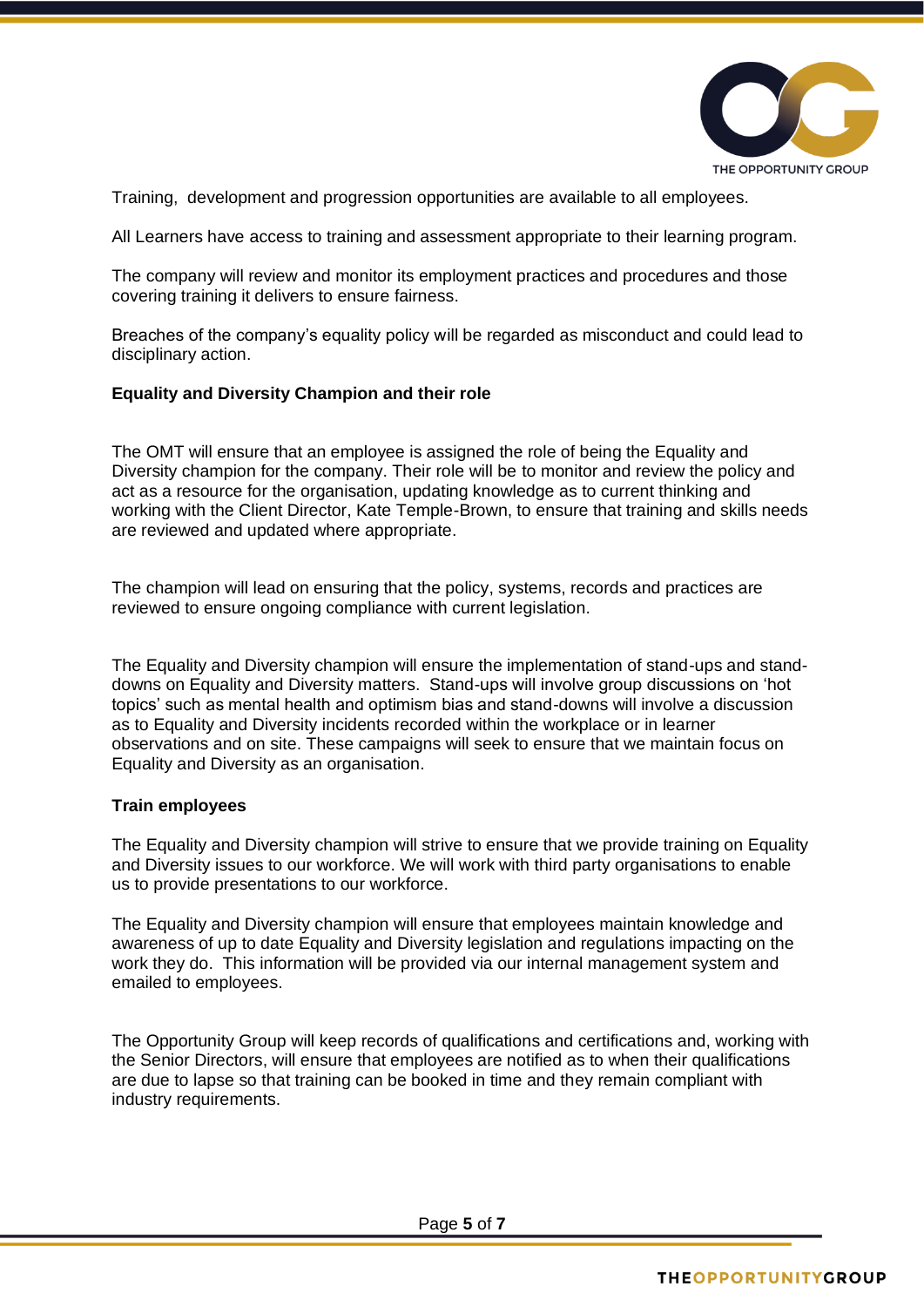

This provision will at all times align with the performance and development policy in that mandatory and voluntary training in Equality and Diversity will comply with the provisions of that policy document.

The Equality and Diversity champion will ensure observation of stand-ups and stand-downs in relation to Equality and Diversity campaigns and issues for our employees, standardising learning and sharing knowledge across the organisation.

## **Recruitment of employees and apprentices**

We will observe provisions always contained within the Equality Act 2010 in relation to our recruitment process and within the learning journey.

All marketing, course promotion and web materials will be assessed and reviewed on a regular basis to ensure that they remain free from bias. We will strive to ensure that all language is graded to ensure that they are easily accessible and understandable to our employees and learners. Where possible, we will provide support for all learners, enabling them to fully access our service and training.

The Equality and Diversity champion will have responsibility for ensuring that Equality and Diversity feature within the initial assessment of our learners (see Initial Learner Engagement policy) and the induction of our employees (see above).

Should issues or concerns be raised to any of our employees or management as a result of recruitment practice that is undertaken which brings us into conflict with this policy or legislation, our Equality and Diversity champion will use the change process to inform the SMT and oversee the amendment of the practice at fault and implement new practice to comply with legislation.

All learners will be required to complete an Equality and Diversity workbook to develop their knowledge and understanding of the topic. This knowledge will then be reinforced via an assessment which will be linked to their Apprenticeship/ Training activity.

## **Training apprentices**

Views of learners will be sought on their perception as to their treatment during the training to ensure we are operating within the provisions of this policy and current legislation. Our Coaches/Training Advisors will use the formal reviews to discuss Equality and Diversity issues to capture instance of concern and check their developmental knowledge. We will also undertake leaver's analysis, to determine views at the conclusion of training, exit interviews, to determine satisfaction levels, progress reviews, to understand and capture concerns during the course of training.